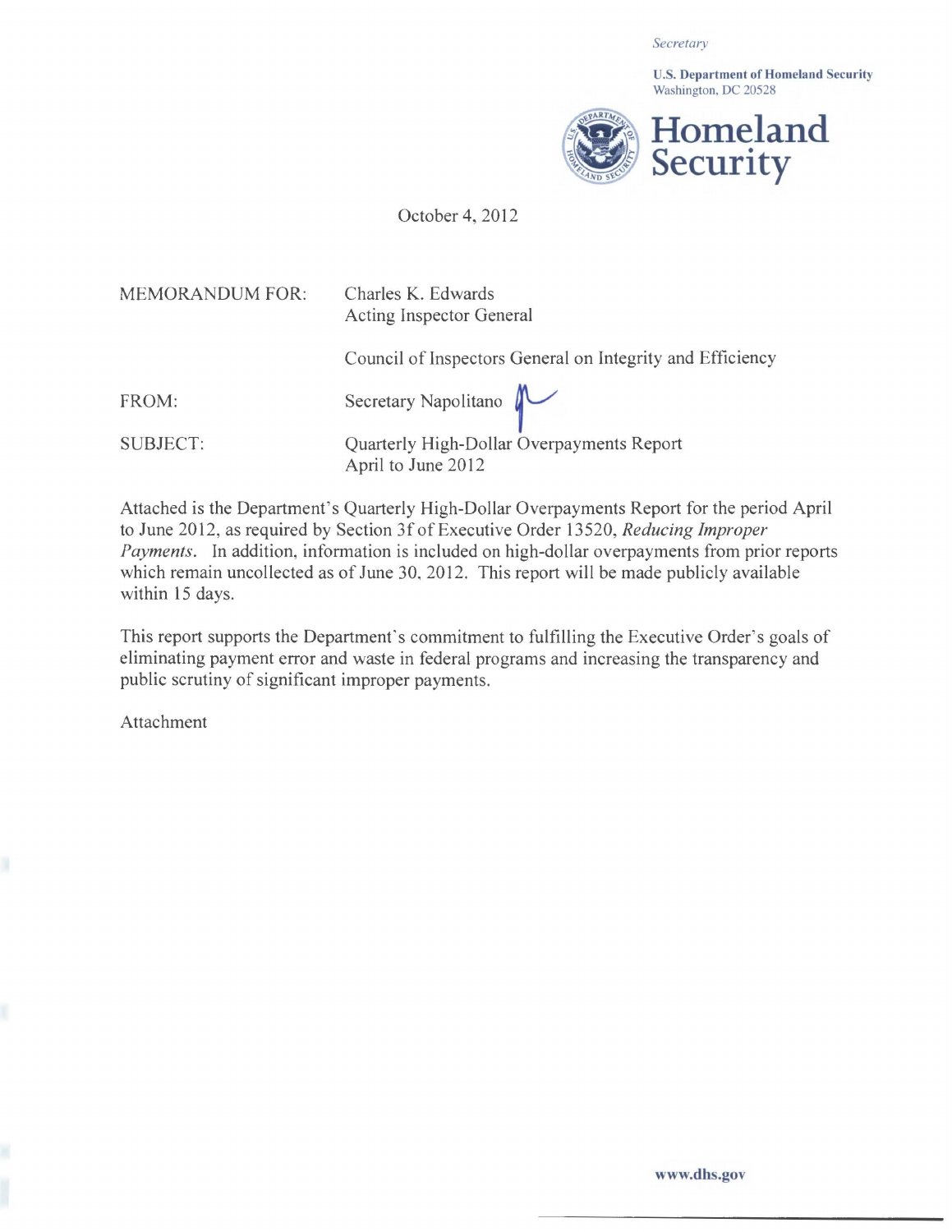#### **High-Dollar Overpayments Report**

|                 |                                                 |                              |                                                                       |                                                              | for the Quarter Ending June 30, 2012                                                                                                                                                                                                                                                                                                                                                                                                                                                                            |                     |                                                                                 |                    |                   |                           |                     |                               |
|-----------------|-------------------------------------------------|------------------------------|-----------------------------------------------------------------------|--------------------------------------------------------------|-----------------------------------------------------------------------------------------------------------------------------------------------------------------------------------------------------------------------------------------------------------------------------------------------------------------------------------------------------------------------------------------------------------------------------------------------------------------------------------------------------------------|---------------------|---------------------------------------------------------------------------------|--------------------|-------------------|---------------------------|---------------------|-------------------------------|
| Component       | <b>Recipient Type</b><br>(Entity or Individual) | <b>City and State</b>        | Program(s)<br>Responsible                                             | <b>Collection Actions</b><br><b>Taken or Planned</b>         | Why the Overpayment Occurred And Actions to<br><b>Prevent Reoccurrence</b>                                                                                                                                                                                                                                                                                                                                                                                                                                      | <b>Payment Date</b> | Date High \$<br>Overpayment<br>Identified for<br>Reporting to the<br>Department | <b>Amount Paid</b> | Correct<br>Amount | <b>Overpayment Amount</b> | Recovered<br>Amount | Outstanding<br><b>Balance</b> |
| CBP             | <b>ENTITY</b>                                   | Chicago, IL                  | National Finance Center<br>Office of Administration                   | Vendor returned<br>overpayment.                              | A duplicate payment was entered with an incorrect<br>invoice number. The accounting system did not<br>recognize the duplicate payment. Training will be<br>provided to the technician and batch certifiers.                                                                                                                                                                                                                                                                                                     | April 5, 2012       | April 6, 2012                                                                   | \$28,474.71        | \$0.00            | \$28,474.71               | \$28,474.71         | \$0.00                        |
| FO <sub>1</sub> | <b>ENTITY</b>                                   | Cherry Hill, NJ              | Office of Infrastructure,<br>Planning, and Control                    | Vendor returned<br>overpayment.                              | An incorrect invoice number was keyed in by the staff<br>using the support invoice documentation submitted by<br>the vendor. The Dallas Finance Center will provide<br>training to staff on processing payments using the<br>summary invoice amount instead. The Program Office<br>will also inform the Contracting Officer's Technical<br>Representative to review invoices for duplicate<br>remittances before approving for payment.                                                                         | April 10, 2012      | April 25, 2012                                                                  | \$266,400.87       | \$0.00            | \$266,400.87              | \$266,400.87        | \$0.00                        |
| <b>FO</b>       | <b>ENTITY</b>                                   | McLean, VA                   | <b>Chief Administrative</b><br><b>Front Office</b>                    | The overpayment will be<br>applied to the second<br>invoice. | The vendor submitted duplicate invoices that were<br>processed for payment. Training will be provided to<br>staff members on steps to take for researching and<br>identifying duplicate payments prior to processing.                                                                                                                                                                                                                                                                                           | April 16, 2012      | June 22, 2012                                                                   | \$40,606.79        | \$0.00            | \$40,606.79               | \$0.00              | \$40,606.79                   |
| ICE             | <b>ENTITY</b>                                   | Montgomery City,<br>Missouri | Office of Financial<br>Management Burlington<br><b>Finance Center</b> | Vendor notified Treasury<br>to pull back payment via<br>EFT. | The Payment Technician selected incorrect vendor<br>information when processing the payment. Training<br>will be provided to staff members on researching,<br>identifying and selecting the correct vendor information<br>when processing payments.                                                                                                                                                                                                                                                             | April 3, 2012       | April 17, 2012                                                                  | \$38,111.40        | \$0.00            | \$38,111.40               | \$38,111.40         | \$0.00                        |
| ICE.            | <b>ENTITY</b>                                   | Montgomery City,<br>Missouri | Office of Financial<br>Management Burlington<br><b>Finance Center</b> | Vendor notified Treasury<br>to pull back payment via<br>EFT. | The Payment Technician selected incorrect vendor<br>information when processing the payment. Training<br>will be provided to staff members on researching,<br>identifying and selecting the correct vendor information<br>when processing payments.                                                                                                                                                                                                                                                             | February 21, 2012   | April 5, 2012                                                                   | \$43,005.50        | \$0.00            | \$43,005.50               | \$43,005.50         | \$0.00                        |
| <b>USCG</b>     | <b>INDIVIDUAL</b>                               | Honolulu, HI                 | Pay & Personnel Center                                                | Overpayment collected.                                       | Member received Basic Allowance for Housing with<br>dependents while only entitled to Basic Allowance for<br>Housing without dependents. Training will be provided<br>to Personnel Office staff members.                                                                                                                                                                                                                                                                                                        | March 15, 2012      | April 1, 2012                                                                   | \$8,717.37         | \$0.00            | \$8,717.37                | \$8,717.37          | \$0.00                        |
| <b>USCG</b>     | <b>INDIVIDUAL</b>                               | Montgomery, TX               | Pay & Personnel Center                                                | Estate returned<br>overpayment.                              | Received report of retiree's death after payment made.<br>The USCG performs monthly and quarterly checks<br>using data from the Department of Defense, the Social<br>Security Administration, and the Veteran's<br>Administration to prevent issuance of retiree benefits<br>to deceased members. Additionally, families and<br>estates are required to immediately notify the USCG of<br>a retiree's death. Late notification of death by the<br>family is not uncommon due to the stress of the<br>situation. | March 30, 2012      | April 4, 2012                                                                   | \$7,173.67         | \$0.00            | \$7,173.67                | \$7,173.67          | \$0.00                        |
| <b>USCG</b>     | <b>INDIVIDUAL</b>                               | Guam                         | Pay & Personnel Center                                                | Notice of overpayment<br>letter sent to member.              | Service member received duplicate payment of<br>Overseas Housing Allowance because the payment<br>office was not informed that the member had vacated<br>housing. Remedial training will be provided to<br>Personnel Offices staff members.                                                                                                                                                                                                                                                                     | April 1, 2012       | May 5, 2012                                                                     | \$6,736.72         | \$0.00            | \$6,736.72                | \$0.00              | \$6,736.72                    |

Totals \$439,227.03 \$0.00 \$439,227.03 \$391,883.52 \$47,343.51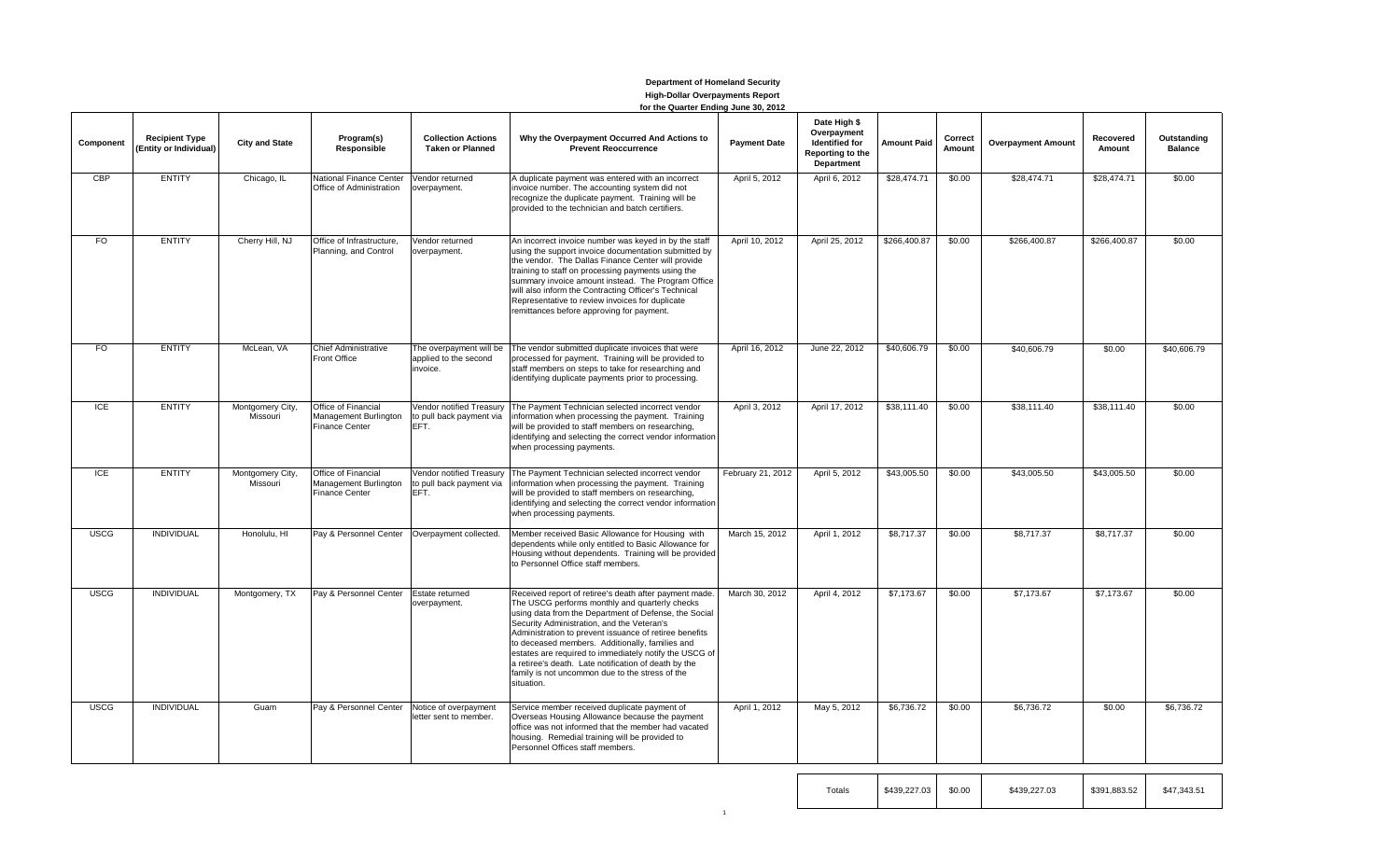# **Current Status of Outstanding High-Dollar Overpayments Reported on the Previous Secretary's High-Dollar Overpayment Report**

**for the Quarter Ending June 30, 2012** 

|  | Debts Under Collection by DHS |  |
|--|-------------------------------|--|

| Depts Under Conection by DHS |                       |                          |                                                      |                                                                                                                                                                                                                                                                                                                                                                                                                                                                                                                                                                                                               |                     |                                                             |                    |                       |                       |                     |                               |                     |
|------------------------------|-----------------------|--------------------------|------------------------------------------------------|---------------------------------------------------------------------------------------------------------------------------------------------------------------------------------------------------------------------------------------------------------------------------------------------------------------------------------------------------------------------------------------------------------------------------------------------------------------------------------------------------------------------------------------------------------------------------------------------------------------|---------------------|-------------------------------------------------------------|--------------------|-----------------------|-----------------------|---------------------|-------------------------------|---------------------|
| Component                    | <b>Recipient Type</b> | <b>City and State</b>    | Program(s)<br>Responsible                            | Recovery Action Taken or Planned                                                                                                                                                                                                                                                                                                                                                                                                                                                                                                                                                                              | <b>Payment Date</b> | Date High \$ Overpayment<br><b>Identified for Reporting</b> | <b>Amount Paid</b> | <b>Correct Amount</b> | Overpayment<br>Amount | Recovered<br>Amount | Outstanding<br><b>Balance</b> | Days<br>Outstanding |
| <b>FEMA</b>                  | Entity                | $\mathbf{u}$             | Randolph County, Emergency Food &<br>Shelter Program | FEMA's Office of the General Counsel has determined that FEMA does not have<br>the legal authority to process debt collections for the Emergency Food and<br>Shelter Program. Instead, FEMA's Servicing Agent will collect the funds from the<br>Charitable Organizations on our behalf. Funds collected are remitted back to<br>FEMA.                                                                                                                                                                                                                                                                        | December 1, 2009    | November 15, 2011                                           | \$25,364.00        | \$0.00                | \$25,364.00           | \$0.00              | \$25,364.00                   | 228                 |
|                              |                       |                          |                                                      | The Servicing Agent has reached out to the applicable Charitable Organizations<br>and informed them that either they supply additional documentation to support<br>their drawdowns or return the funds. If Charitable Organizations do not comply<br>with the Servicing Agent's request, they will be denied any future funding from the<br>Emergency Food and Shelter Program                                                                                                                                                                                                                                |                     |                                                             |                    |                       |                       |                     |                               |                     |
| <b>FEMA</b>                  | Entity                | Richland County,<br>OH   | Emergency Food &<br>Shelter Program                  | FEMA's Office of the General Counsel has determined that FEMA does not have November 23, 2009<br>the legal authority to process debt collections for the Emergency Food and<br>Shelter Program. Instead, FEMA's Servicing Agent will collect the funds from the<br>Charitable Organizations on our behalf. Funds collected are remitted back to<br>FEMA.<br>The Servicing Agent has reached out to the applicable Charitable Organizations<br>and informed them that either they supply additional documentation to support<br>their drawdowns or return the funds. If Charitable Organizations do not comply |                     | November 15, 2011                                           | \$26,837.50        | \$11,137.50           | \$15,700.00           | \$0.00              | \$15,700.00                   | 228                 |
|                              |                       |                          |                                                      | with the Servicing Agent's request, they will be denied any future funding from the<br>Emergency Food and Shelter Program.                                                                                                                                                                                                                                                                                                                                                                                                                                                                                    |                     |                                                             |                    |                       |                       |                     |                               |                     |
| <b>FEMA</b>                  | Entity                |                          | Duval County, FL Emergency Food &<br>Shelter Program | FEMA's Office of the General Counsel has determined that FEMA does not have<br>the legal authority to process debt collections for the Emergency Food and<br>Shelter Program. Instead, FEMA's Servicing Agent will collect the funds from the<br>Charitable Organizations on our behalf. Funds collected are remitted back to<br>FEMA.                                                                                                                                                                                                                                                                        | May 18, 2009        | November 15, 2011                                           | \$27,830,00        | \$15,782.74           | \$12,047.26           | \$0.00              | \$12,047.26                   | 228                 |
|                              |                       |                          |                                                      | The Servicing Agent has reached out to the applicable Charitable Organizations<br>and informed them that either they supply additional documentation to support<br>their drawdowns or return the funds. If Charitable Organizations do not comply<br>with the Servicing Agent's request, they will be denied any future funding from the<br>Emergency Food and Shelter Program.                                                                                                                                                                                                                               |                     |                                                             |                    |                       |                       |                     |                               |                     |
| <b>FEMA</b>                  | Entity                | Tuscaloosa<br>County, AL | Emergency Food &<br>Shelter Program                  | FEMA's Office of the General Counsel has determined that FEMA does not have   September 10, 2010<br>the legal authority to process debt collections for the Emergency Food and<br>Shelter Program. Instead, FEMA's Servicing Agent will collect the funds from the<br>Charitable Organizations on our behalf. Funds collected are remitted back to<br>FEMA.                                                                                                                                                                                                                                                   |                     | November 15, 2011                                           | \$40,993.00        | \$0.00                | \$40,993.00           | \$0.00              | \$40,993.00                   | 228                 |
|                              |                       |                          |                                                      | The Servicing Agent has reached out to the applicable Charitable Organizations<br>and informed them that either they supply additional documentation to support<br>their drawdowns or return the funds. If Charitable Organizations do not comply<br>with the Servicing Agent's request, they will be denied any future funding from the<br>Emergency Food and Shelter Program.                                                                                                                                                                                                                               |                     |                                                             |                    |                       |                       |                     |                               |                     |
| <b>FEMA</b>                  | Entity                | <b>AL</b>                | Shelter Program                                      | Talladega County, Emergency Food & FEMA's Office of the General Counsel has determined that FEMA does not have<br>the legal authority to process debt collections for the Emergency Food and<br>Shelter Program. Instead, FEMA's Servicing Agent will collect the funds from the<br>Charitable Organizations on our behalf. Funds collected are remitted back to<br>FEMA.                                                                                                                                                                                                                                     | October 28, 2009    | November 15, 2011                                           | \$52,549.00        | \$0.00                | \$52,549.00           | \$0.00              | \$52,549.00                   | 228                 |
|                              |                       |                          |                                                      | The Servicing Agent has reached out to the applicable Charitable Organizations<br>and informed them that either they supply additional documentation to support<br>their drawdowns or return the funds. If Charitable Organizations do not comply<br>with the Servicing Agent's request, they will be denied any future funding from the<br>Emergency Food and Shelter Program.                                                                                                                                                                                                                               |                     |                                                             |                    |                       |                       |                     |                               |                     |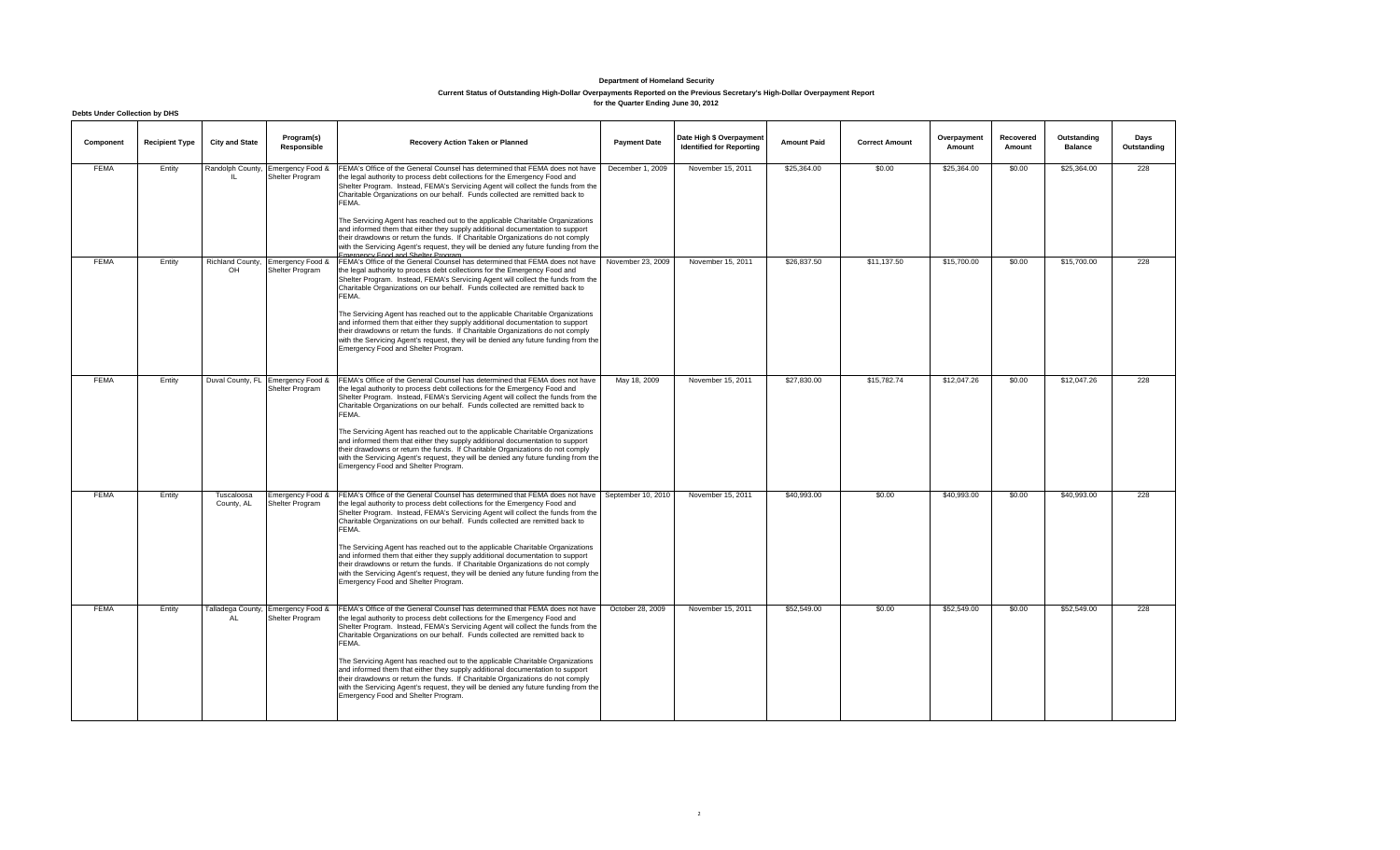# **Current Status of Outstanding High-Dollar Overpayments Reported on the Previous Secretary's High-Dollar Overpayment Report for the Quarter Ending June 30, 2012**

| <b>Debts Under Collection by DHS</b> |                                                                                                                                                                                                    |                       |                                                                                                                                                                                                                                                                                                                                                                                                                                                                                                                                                                                             |                                                                                                                                                                                                                                                                                                                                                                                                                                                                                                                                                                                                                                                                                                                           |                     |                                                             |                    |                       |                       |                     |                               |                     |
|--------------------------------------|----------------------------------------------------------------------------------------------------------------------------------------------------------------------------------------------------|-----------------------|---------------------------------------------------------------------------------------------------------------------------------------------------------------------------------------------------------------------------------------------------------------------------------------------------------------------------------------------------------------------------------------------------------------------------------------------------------------------------------------------------------------------------------------------------------------------------------------------|---------------------------------------------------------------------------------------------------------------------------------------------------------------------------------------------------------------------------------------------------------------------------------------------------------------------------------------------------------------------------------------------------------------------------------------------------------------------------------------------------------------------------------------------------------------------------------------------------------------------------------------------------------------------------------------------------------------------------|---------------------|-------------------------------------------------------------|--------------------|-----------------------|-----------------------|---------------------|-------------------------------|---------------------|
| Component                            | <b>Recipient Type</b>                                                                                                                                                                              | <b>City and State</b> | Program(s)<br>Responsible                                                                                                                                                                                                                                                                                                                                                                                                                                                                                                                                                                   | Recovery Action Taken or Planned                                                                                                                                                                                                                                                                                                                                                                                                                                                                                                                                                                                                                                                                                          | <b>Payment Date</b> | Date High \$ Overpayment<br><b>Identified for Reporting</b> | <b>Amount Paid</b> | <b>Correct Amount</b> | Overpayment<br>Amount | Recovered<br>Amount | Outstanding<br><b>Balance</b> | Days<br>Outstanding |
| <b>FEMA</b>                          | Entity<br>Sedgwick County, Emergency Food &<br>KS<br>Shelter Program<br>the legal authority to process debt collections for the Emergency Food and<br>FEMA.<br>Emergency Food and Shelter Program. |                       | FEMA's Office of the General Counsel has determined that FEMA does not have<br>Shelter Program, Instead, FEMA's Servicing Agent will collect the funds from the<br>Charitable Organizations on our behalf. Funds collected are remitted back to<br>The Servicing Agent has reached out to the applicable Charitable Organizations<br>and informed them that either they supply additional documentation to support<br>their drawdowns or return the funds. If Charitable Organizations do not comply<br>with the Servicing Agent's request, they will be denied any future funding from the | May 7, 2010                                                                                                                                                                                                                                                                                                                                                                                                                                                                                                                                                                                                                                                                                                               | November 15, 2011   | \$59,952.00                                                 | \$31,246.12        | \$28,705.88           | \$0.00                | \$28,705.88         | 228                           |                     |
| <b>FEMA</b>                          | Entity                                                                                                                                                                                             |                       | Yuma County, AZ Emergency Food &<br>Shelter Program                                                                                                                                                                                                                                                                                                                                                                                                                                                                                                                                         | FEMA's Office of the General Counsel has determined that FEMA does not have<br>the legal authority to process debt collections for the Emergency Food and<br>Shelter Program. Instead, FEMA's Servicing Agent will collect the funds from the<br>Charitable Organizations on our behalf. Funds collected are remitted back to<br>FEMA.<br>The Servicing Agent has reached out to the applicable Charitable Organizations<br>and informed them that either they supply additional documentation to support<br>their drawdowns or return the funds. If Charitable Organizations do not comply<br>with the Servicing Agent's request, they will be denied any future funding from the<br>Emergency Food and Shelter Program. | October 7, 2009     | November 15, 2011                                           | \$60,000,00        | \$36,000.00           | \$24,000.00           | \$0.00              | \$24,000.00                   | 228                 |
| <b>FEMA</b>                          | Entity                                                                                                                                                                                             |                       | Utah County, UT Emergency Food &<br>Shelter Program                                                                                                                                                                                                                                                                                                                                                                                                                                                                                                                                         | FEMA's Office of the General Counsel has determined that FEMA does not have<br>the legal authority to process debt collections for the Emergency Food and<br>Shelter Program. Instead, FEMA's Servicing Agent will collect the funds from the<br>Charitable Organizations on our behalf. Funds collected are remitted back to<br>FEMA.<br>The Servicing Agent has reached out to the applicable Charitable Organizations<br>and informed them that either they supply additional documentation to support<br>their drawdowns or return the funds. If Charitable Organizations do not comply<br>with the Servicing Agent's request, they will be denied any future funding from the<br>Emergency Food and Shelter Program. | April 27, 2010      | November 15, 2011                                           | \$82,000.00        | \$30,000.00           | \$52,000.00           | \$0.00              | \$52,000.00                   | 228                 |
| <b>FEMA</b>                          | Entity                                                                                                                                                                                             | Puerto Rico           | Emergency Food &<br>Shelter Program                                                                                                                                                                                                                                                                                                                                                                                                                                                                                                                                                         | FEMA's Office of the General Counsel has determined that FEMA does not have<br>the legal authority to process debt collections for the Emergency Food and<br>Shelter Program. Instead, FEMA's Servicing Agent will collect the funds from the<br>Charitable Organizations on our behalf. Funds collected are remitted back to<br>FEMA.<br>The Servicing Agent has reached out to the applicable Charitable Organizations<br>and informed them that either they supply additional documentation to support<br>their drawdowns or return the funds. If Charitable Organizations do not comply<br>with the Servicing Agent's request, they will be denied any future funding from the<br>Emergency Food and Shelter Program. | April 27, 2010      | November 15, 2011                                           | \$98,758.00        | \$48,033.11           | \$50,724.89           | \$0.00              | \$50,724.89                   | 228                 |
| <b>FEMA</b>                          | Entity                                                                                                                                                                                             |                       | Bergen County, NJ Emergency Food &<br>Shelter Program                                                                                                                                                                                                                                                                                                                                                                                                                                                                                                                                       | FEMA's Office of the General Counsel has determined that FEMA does not have<br>the legal authority to process debt collections for the Emergency Food and<br>Shelter Program. Instead, FEMA's Servicing Agent will collect the funds from the<br>Charitable Organizations on our behalf. Funds collected are remitted back to<br>FEMA.<br>The Servicing Agent has reached out to the applicable Charitable Organizations<br>and informed them that either they supply additional documentation to support<br>their drawdowns or return the funds. If Charitable Organizations do not comply<br>with the Servicing Agent's request, they will be denied any future funding from the<br>Emergency Food and Shelter Program. | October 7, 2009     | November 15, 2011                                           | \$178,890.00       | \$118,489.40          | \$60,400.60           | \$0.00              | \$60,400.60                   | 228                 |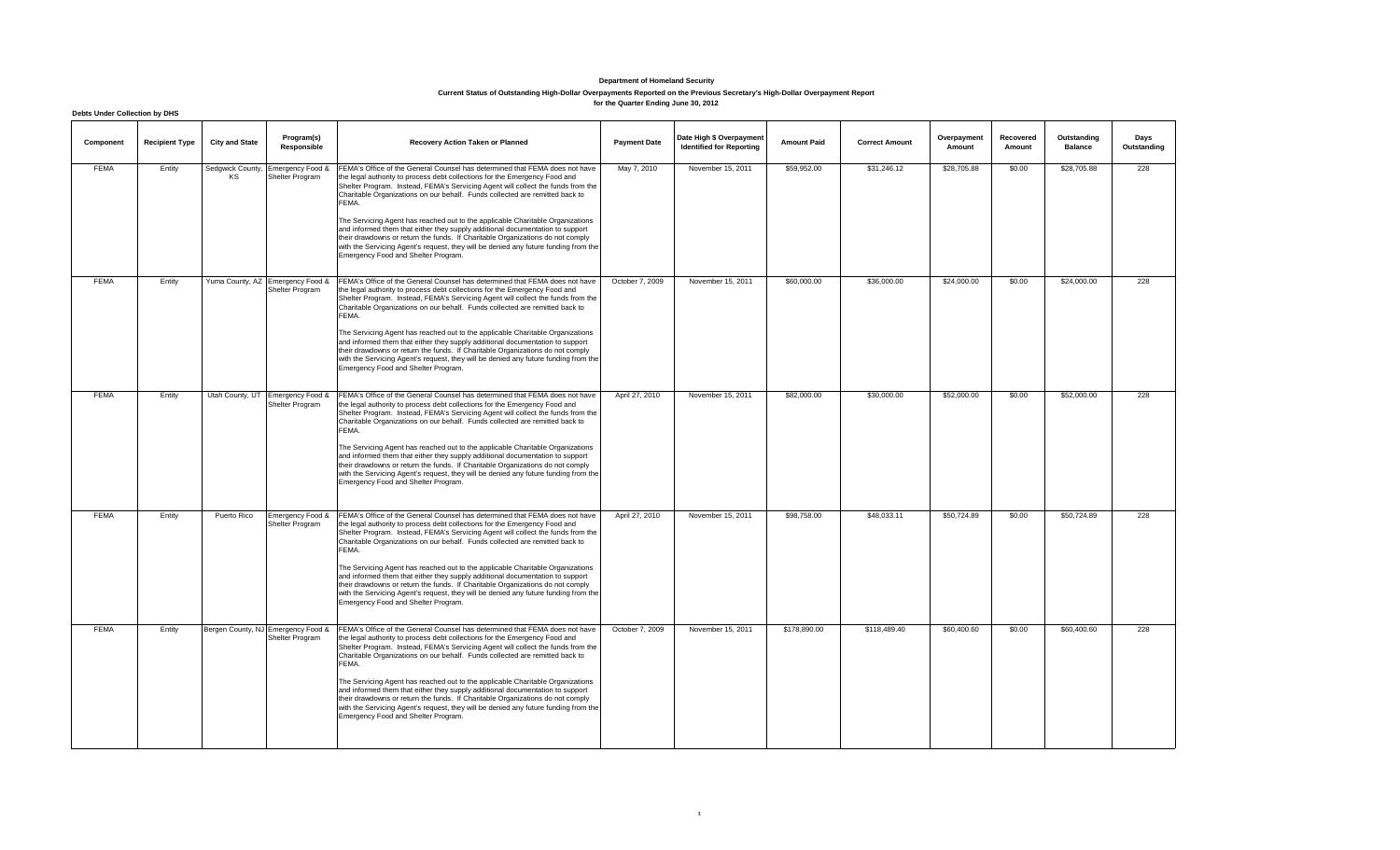# **Current Status of Outstanding High-Dollar Overpayments Reported on the Previous Secretary's High-Dollar Overpayment Report**

**for the Quarter Ending June 30, 2012** 

| <b>Debts Under Collection by DHS</b> |                       |                       |                                                    |                                                                                                                                                                                                                                                                                                                                                                                                                                                              |                     |                                                             |                    |                       |                       |                     |                               |                     |
|--------------------------------------|-----------------------|-----------------------|----------------------------------------------------|--------------------------------------------------------------------------------------------------------------------------------------------------------------------------------------------------------------------------------------------------------------------------------------------------------------------------------------------------------------------------------------------------------------------------------------------------------------|---------------------|-------------------------------------------------------------|--------------------|-----------------------|-----------------------|---------------------|-------------------------------|---------------------|
| Component                            | <b>Recipient Type</b> | <b>City and State</b> | Program(s)<br>Responsible                          | Recovery Action Taken or Planned                                                                                                                                                                                                                                                                                                                                                                                                                             | <b>Payment Date</b> | Date High \$ Overpayment<br><b>Identified for Reporting</b> | <b>Amount Paid</b> | <b>Correct Amount</b> | Overpayment<br>Amount | Recovered<br>Amount | Outstanding<br><b>Balance</b> | Days<br>Outstanding |
| <b>FEMA</b>                          | Entity                |                       | Carson City, NV Homeland Security<br>Grant Program | A collection bill was sent to the recipient to collect overpayment.<br>FEMA's Program Office will provide additional training for HSGP stakeholders to<br>include compliance with financial management practices, responding to<br>documentation requests, and document retention.                                                                                                                                                                           | September 30, 2009  | August 5, 2010                                              | \$27,609.10        | \$0.00                | \$27,609.10           | \$0.00              | \$27,609.10                   | 695                 |
| <b>FEMA</b>                          | Entity                |                       | Washington, DC Homeland Security<br>Grant Program  | A collection bill was sent to the recipient to collect overpayment.<br>The error detected was an isolated incident. FEMA's Program office will provide<br>construction cost training to Grantees & staff to improve awareness and<br>accountability. The Program Office will update HSGP Guidance to disallow<br>Grantees to reimburse for any construction costs without accompanying<br>documentation that the Sub-Grantee met all of the requirements.    | August 19, 2009     | July 28, 2010                                               | \$3,133,009.25     | \$2,489,893.60        | \$643,115.65          | \$0.00              | \$643,115.65                  | 703                 |
| <b>FEMA</b>                          | Entity                | Albany, NY            | <b>Homeland Security</b><br>Grants Program         | A collection bill was sent to the recipient to collect overpayment.<br>FEMA's Program Office will provide additional training for HSGP stakeholders to<br>include compliance with financial management practices, responding to<br>documentation requests, and document retention.                                                                                                                                                                           | November 23, 2009   | November 15, 2011                                           | \$48,474.76        | \$0.00                | \$48,474.76           | \$0.00              | \$48,474.76                   | 228                 |
| <b>FEMA</b>                          | Entity                |                       | U.S. Virgin Islands Port Security Grant<br>Program | A collection bill was sent to the recipient to collect overpayment.<br>FEMA will develop and distribute to Grantees a "Grantee Supporting<br>Documentation Retention Strategy" document detailing the types of supporting<br>documentation Grantees should retain at each phase of the grant lifecycle. This<br>document should be updated regularly to reflect changes in Program guidance<br>and outlines the PSGP's documentation retention requirements. | September 13, 2010  | November 15, 2011                                           | \$53,000.00        | \$0.00                | \$53,000.00           | \$0.00              | \$53,000.00                   | 228                 |
| <b>FEMA</b>                          | Entity                |                       | Silver Creek, NY Public Assistance                 | A collection bill was sent to the recipient to collect overpayment.<br>FEMA's staff prepared project worksheet incorrectly. FEMA Staff will require<br>project specialists to take training courses on proper project worksheet data entry<br>and development, project writing skills, and audit review requirements.                                                                                                                                        | March 17, 2010      | November 15, 2011                                           | \$75,440.99        | \$0.00                | \$75,440.99           | \$0.00              | \$75,440.99                   | 228                 |
| <b>USCG</b>                          | Individual            | Seattle, WA           | Pay & Personnel<br>Center                          | Payroll deduction.<br>Reserve member was called on orders for the period 9/17/2008 to 10/18/2008<br>member was paid for 32 days, but only on active duty for 4 days. Training to<br>Servicing Personnel Offices regarding timely & accurate submission of<br>documents.                                                                                                                                                                                      | November 11, 2008   | June 15, 2011                                               | \$8,903.21         | \$1,051.71            | \$7,851.50            | \$2,116.07          | \$5,735.43                    | 381                 |
| <b>USCG</b>                          | Individual            | New York, NY          | Pay & Personnel<br>Center                          | Payroll deduction.<br>Reservist continued to receive pay and allowances after orders were terminated.<br>Training to Servicing Personnel Offices regarding timely and accurate submission<br>of documents.                                                                                                                                                                                                                                                   | August 31, 2011     | October 31, 2011                                            | \$5,994.00         | \$0.00                | \$5,994.00            | \$382.51            | \$5,611.49                    | 243                 |
| <b>USCG</b>                          | Individual            | Alameda, CA           | Pay & Personnel<br>Center                          | Payroll deduction.<br>Member continued to receive housing allowance while assigned to government<br>quarters. Training to Servicing Personnel Offices regarding timely and accurate<br>submission of documents.                                                                                                                                                                                                                                              | September 30, 2011  | October 31, 2011                                            | \$5,603.55         | \$0.00                | \$5,603.55            | \$3,290.88          | \$2,312.67                    | 243                 |
| <b>USCG</b>                          | Individual            |                       | New Orleans, LA Pay & Personnel<br>Center          | Payroll deduction.<br>Reservist continued to receive pay and allowances after orders were terminated.<br>Training to Servicing Personnel Offices regarding timely and accurate submission<br>of documents.                                                                                                                                                                                                                                                   | October 1, 2011     | November 25, 2011                                           | \$7,135.16         | \$0.00                | \$7,135.16            | \$260.60            | \$6,874.56                    | 218                 |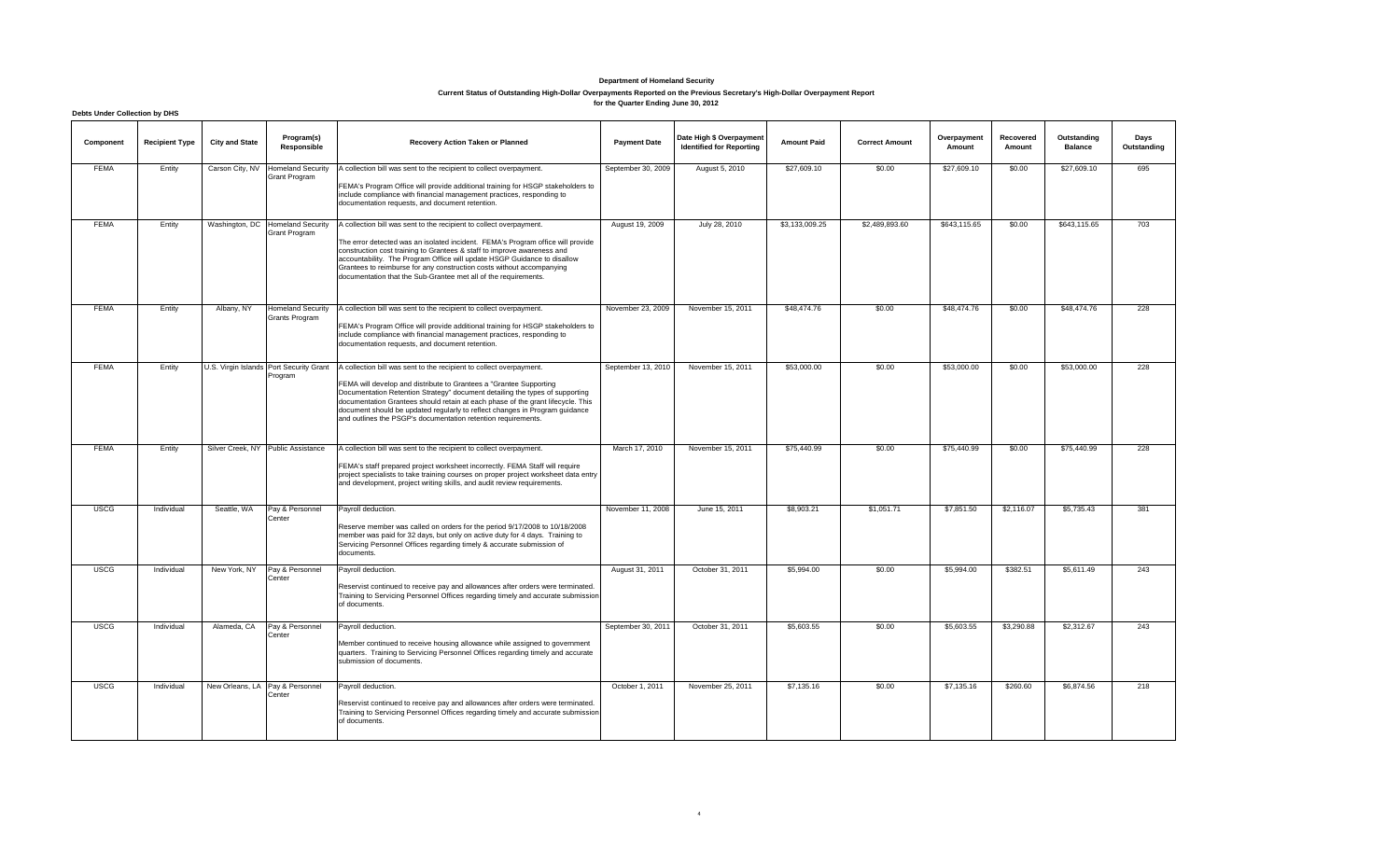# **Current Status of Outstanding High-Dollar Overpayments Reported on the Previous Secretary's High-Dollar Overpayment Report for the Quarter Ending June 30, 2012**

| <b>Debts Under Collection by DHS</b> |                       |                       |                                           |                                                                                                                                                                                                                                 |                     |                                                             |                    |                       |                       |                     |                               |                     |
|--------------------------------------|-----------------------|-----------------------|-------------------------------------------|---------------------------------------------------------------------------------------------------------------------------------------------------------------------------------------------------------------------------------|---------------------|-------------------------------------------------------------|--------------------|-----------------------|-----------------------|---------------------|-------------------------------|---------------------|
| Component                            | <b>Recipient Type</b> | <b>City and State</b> | Program(s)<br>Responsible                 | Recovery Action Taken or Planned                                                                                                                                                                                                | <b>Payment Date</b> | Date High \$ Overpayment<br><b>Identified for Reporting</b> | <b>Amount Paid</b> | <b>Correct Amount</b> | Overpayment<br>Amount | Recovered<br>Amount | Outstanding<br><b>Balance</b> | Days<br>Outstanding |
| <b>USCG</b>                          | Individual            | Kodiak, AK            | Pay & Personnel<br>Center                 | Payroll deduction.<br>Member continued to receive housing allowance while assigned to government<br>quarters. Training to Servicing Personnel Offices regarding timely and accurate<br>submission of documents.                 | November 1, 2011    | November 18, 2011                                           | \$6,307.41         | \$0.00                | \$6,307.41            | \$1,762.15          | \$4,545.26                    | 225                 |
| <b>USCG</b>                          | Individual            | Kodiak, AK            | Pay & Personnel<br>Center                 | Payroll deduction.<br>Late submission of documents transferring member from active duty to<br>retirement. Training to Servicing Personnel Offices regarding timely and accurate<br>submission of documents.                     | October 31, 2011    | November 8, 2011                                            | \$10,241.50        | \$0.00                | \$10,241.50           | \$4,261.11          | \$5,980.39                    | 235                 |
| <b>USCG</b>                          | Individual            | Miami, FL             | Pay & Personnel<br>Center                 | Payroll deduction.<br>Member had a permanent change of station and transactions were not reported<br>timely and accurately. Training to Servicing Personnel Offices regarding timely<br>and accurate submission of documents.   | December 15, 2011   | December 29, 2011                                           | \$5,124.83         | \$0.00                | \$5,124.83            | \$967.04            | \$4,157.79                    | 184                 |
| <b>USCG</b>                          | Individual            |                       | Washington, DC Pay & Personnel<br>Center  | Payroll deduction.<br>Reserve member continued to receive pay and allowances after orders were<br>canceled. Training to Servicing Personnel Offices regarding timely & and<br>accurate submission of documents.                 | December 30, 2011   | February 23, 2012                                           | \$9,280.24         | \$0.00                | \$9,280.24            | \$846.30            | \$8,433.94                    | 128                 |
| <b>USCG</b>                          | Individual            |                       | Washington, DC Pay & Personnel<br>Center  | Payroll deduction.<br>Member married to Air Force member received housing allowance while residing<br>in government quarters. Training to Servicing Personnel Offices regarding timely<br>and accurate submission of documents. | December 30, 2011   | February 27, 2012                                           | \$20,197.18        | \$0.00                | \$20,197.18           | \$1,673.35          | \$18,523.83                   | 124                 |
| <b>USCG</b>                          | Individual            |                       | New Orleans, LA Pay & Personnel<br>Center | Transferred debt to USCG Finance Center for collection.<br>Duplicate payment issued. Ensure internal communications between branches<br>regarding special payments are clear and understood.                                    | December 27, 2011   | January 24, 2012                                            | \$6,990.34         | \$0.00                | \$6,990.34            | \$0.00              | \$6,990.34                    | 158                 |
| <b>USCG</b>                          | Individual            | Juneau, AK            | Pay & Personnel<br>Center                 | Payroll deduction.<br>Member continued to receive housing allowance while assigned to government<br>quarters. Training to Servicing Personnel Offices regarding timely and accurate<br>submission of documents.                 | February 1, 2012    | March 1, 2012                                               | \$19,996.20        | \$0.00                | \$19,996.20           | \$5,004.20          | \$14,992.00                   | 121                 |
|                                      |                       |                       |                                           |                                                                                                                                                                                                                                 |                     | Total                                                       | \$4,096,481.22     | \$2,781,634.18        | \$1,314,847.04        | \$20,564.21         | \$1,294,282.83                |                     |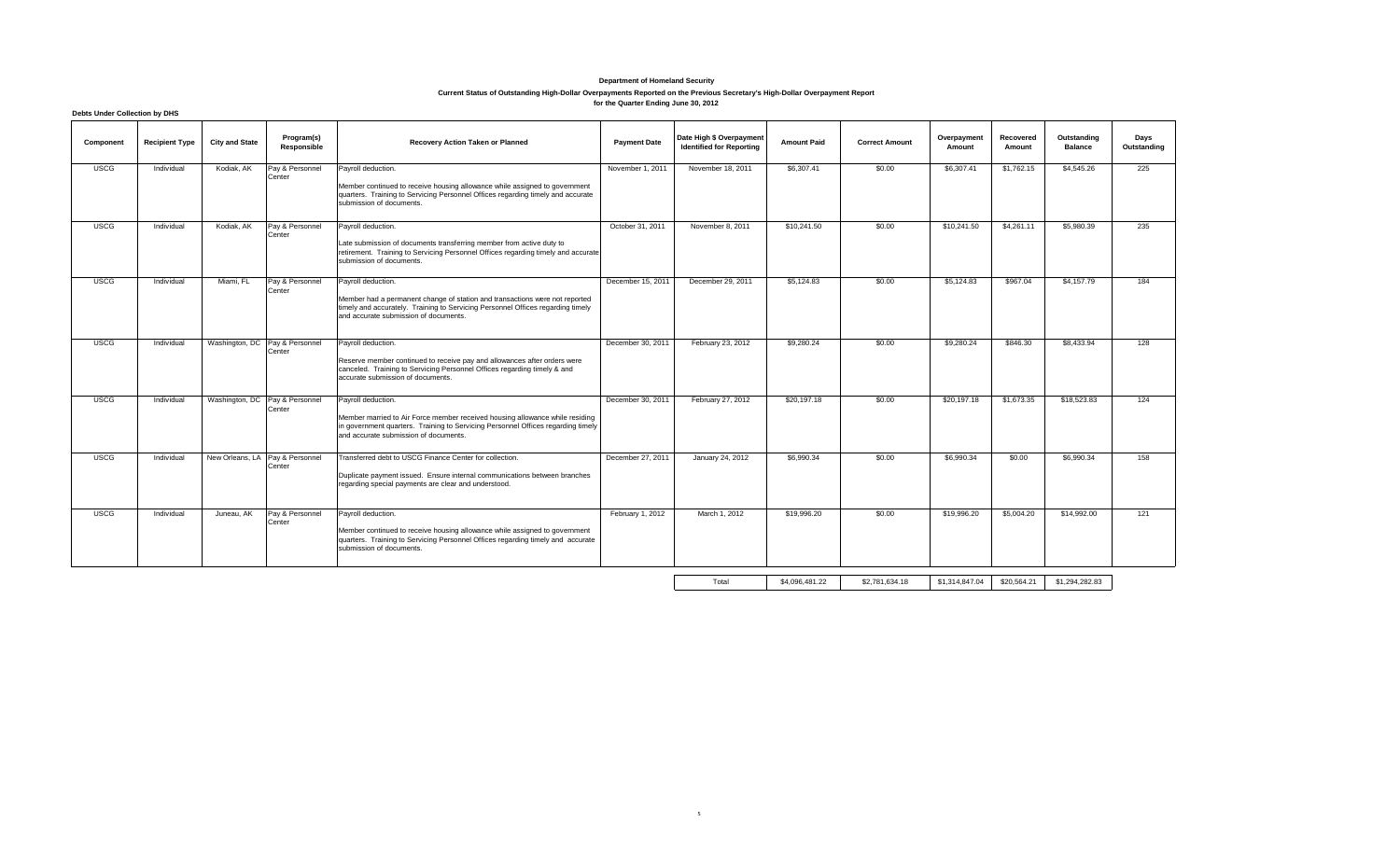# **Current Status of Outstanding High-Dollar Overpayments Reported on the Previous Secretary's High-Dollar Overpayment Report for the Quarter Ending June 30, 2012**

**Debts Sent to the Treasury Offset Program for Collection**

| <b>FEMA</b><br>Seabrook, TX<br>Individual and<br>\$19,239.54<br>\$0.00<br>\$0.00<br>639<br>Individual<br>Recoupment package sent to individual. Debt later sent to the Treasury<br>November 11, 2008<br>\$19,239.54<br>\$19,239.54<br>September 30, 2010<br>Offset Program for collection.<br>Households<br>Payments<br><b>USCG</b><br>\$38,177.37<br>\$0.00<br>537<br>Miami, FL<br>Entity<br>CG-84. Office of<br>\$76,740.37<br>\$38,563.00<br>\$38,563.00<br>Contacted vendor who confirmed overpayment. Vendor added to USCG<br>September 25, 2010<br>January 10, 2011<br>Financial Policy and   'Do Not Pay List' with automatic offset of overpayment on next invoice.<br>Debt sent to Treasury Offset Program for collection.<br>Systems | Component | <b>City and State</b> | <b>Recipient Type</b> | Program(s)<br>Responsible | Recovery Action Taken or Planned | <b>Payment Date</b> | Date High \$ Overpayment<br><b>Identified for Reporting</b> | <b>Amount Paid</b> | Correct<br>Amount | Overpayment<br>Amount | Recovered<br>Amount | Outstanding<br><b>Balance</b> | Days<br>Outstanding |
|------------------------------------------------------------------------------------------------------------------------------------------------------------------------------------------------------------------------------------------------------------------------------------------------------------------------------------------------------------------------------------------------------------------------------------------------------------------------------------------------------------------------------------------------------------------------------------------------------------------------------------------------------------------------------------------------------------------------------------------------|-----------|-----------------------|-----------------------|---------------------------|----------------------------------|---------------------|-------------------------------------------------------------|--------------------|-------------------|-----------------------|---------------------|-------------------------------|---------------------|
|                                                                                                                                                                                                                                                                                                                                                                                                                                                                                                                                                                                                                                                                                                                                                |           |                       |                       |                           |                                  |                     |                                                             |                    |                   |                       |                     |                               |                     |
|                                                                                                                                                                                                                                                                                                                                                                                                                                                                                                                                                                                                                                                                                                                                                |           |                       |                       |                           |                                  |                     |                                                             |                    |                   |                       |                     |                               |                     |

Total \$95,979.91 \$38,177.37 \$57,802.54 \$0.00 \$57,802.54